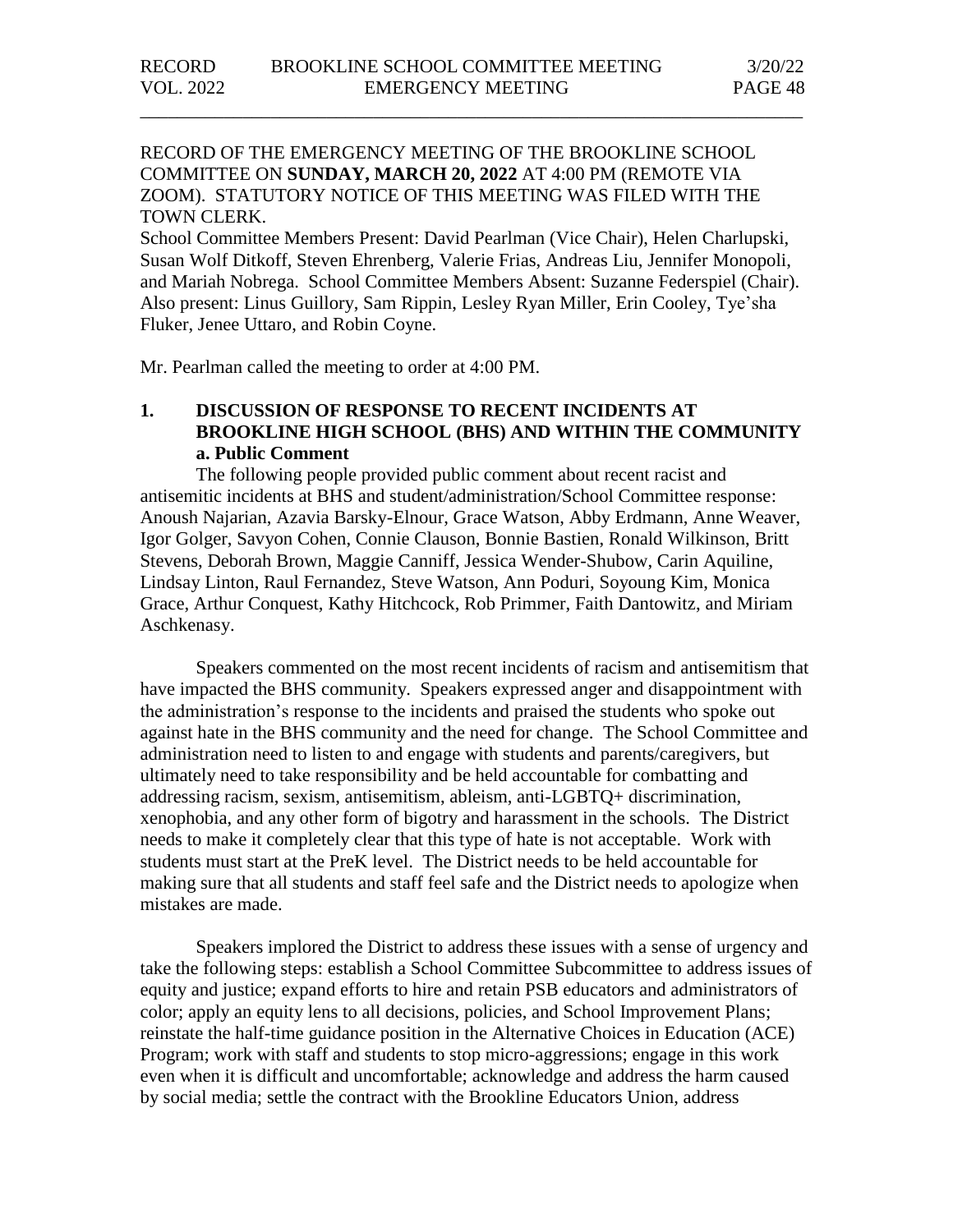achievement gaps; create transparent guidelines with meaningful consequences; provide training so that all teachers and administrators are able to support students; commit resources towards eliminating hate in the schools and invest in programs that disproportionately benefit students and staff of color, including an increase in the number of METCO seats; promote real change to eliminate the culture of racism in the Town and Schools and don't just react to specific incidents; work with both special education and general education teachers to understand and address intersectionality with disability; and avoid any actions that could pit groups against each other. Many of the speakers spoke of the importance of involving all parents/caregivers in these efforts, and offered their assistance.

\_\_\_\_\_\_\_\_\_\_\_\_\_\_\_\_\_\_\_\_\_\_\_\_\_\_\_\_\_\_\_\_\_\_\_\_\_\_\_\_\_\_\_\_\_\_\_\_\_\_\_\_\_\_\_\_\_\_\_\_\_\_\_\_\_\_\_\_\_\_\_

Mr. Pearlman noted that the School Policy Review Subcommittee is currently working on a Public Schools of Brookline (PSB) Equity Policy, and will be considering changes to the PSB Anti-Bullying Policy and the PSB Anti-Harassment Policy. The Subcommittee will be meeting on March 22, 2022 to consider policies, and a proposed School Committee Statement in Response to Recent Racist and Antisemitic Incidents and Student Walkouts. The Subcommittee welcomes input from community members during its meetings.

School Committee members expressed their appreciation to members of the public who spoke so passionately today and to those members of the community who submitted written comments. School Committee members, Dr. Guillory, and other Senior Administrators voiced their agreement with many of the comments and suggestions made today, including the need for the School Committee and administration to take specific actions and be held accountable for eliminating hate in the schools and supporting students and families who have been harmed by racism, sexism, antisemitism, ableism, anti-LGBTQ+ discrimination, xenophobia, and other forms of bigotry and harassment. School Committee members discussed specific steps, which are encompassed in the Statement below, voted on March 24, 2022.

## *Brookline School Committee Statement in Response to Recent Racist and Antisemitic Incidents and Student Walkouts Voted March 24, 2022*

*The recent incidents at Brookline High School are the latest examples showing that racism, sexism, antisemitism, ableism, anti-LGBTQ+ discrimination, xenophobia, and other forms of bigotry and harassment across all of our schools must be combated with renewed urgency and vigor. We are proud of the students who organized and participated in last weeks' protests. In so many ways, they are leading the adults; we are grateful for their advocacy, but they are children under our care who rely upon us to foster a school environment of safety, respect, and dignity.*

*As the elected officials overseeing the Public Schools of Brookline, we are ultimately accountable for the school system and the success of every student within. And we can and will do better.*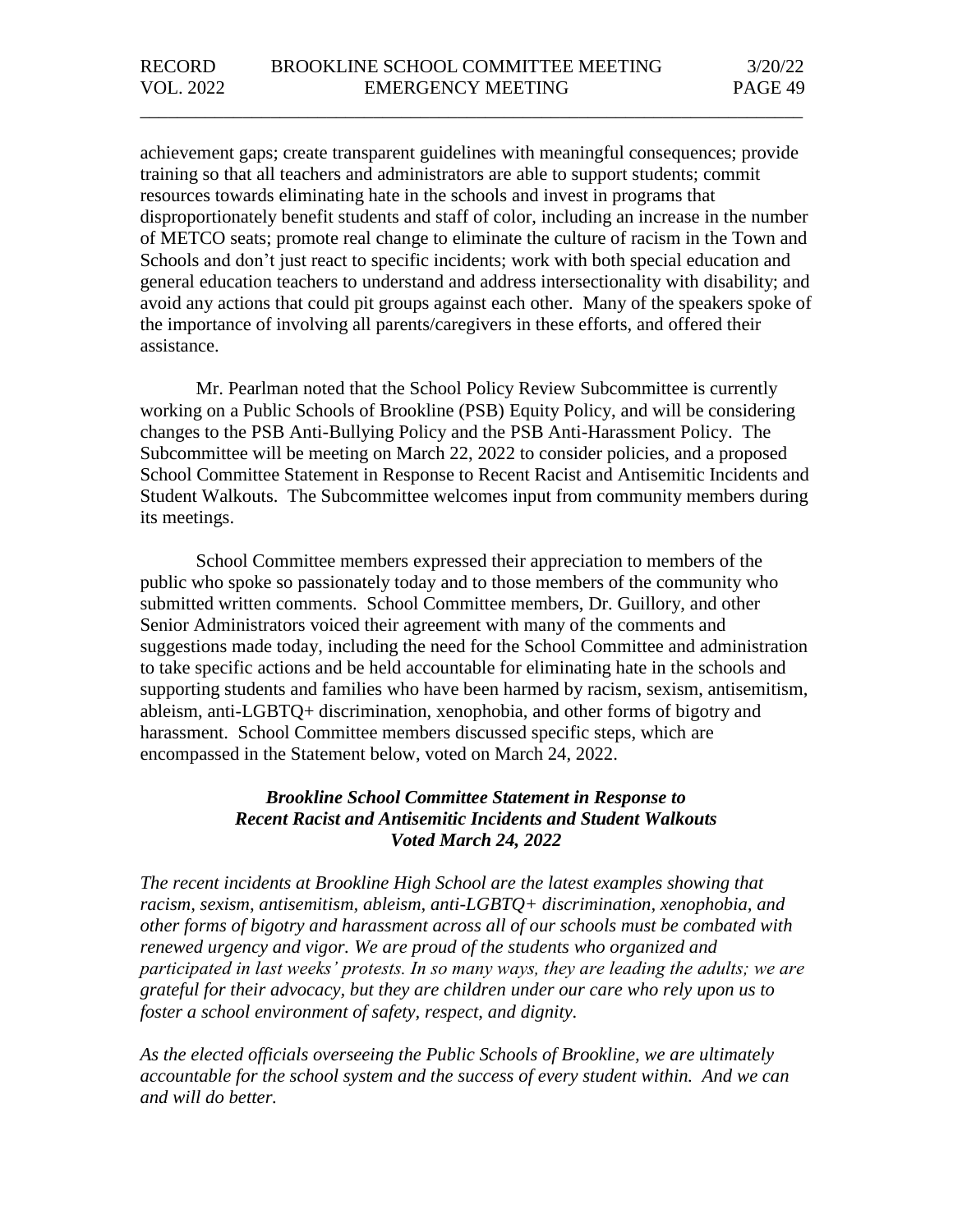*Specific actions we will take, starting immediately:*

● *We will pursue training in anti-discrimination and anti-racist leadership for the School Committee, and routinely refresh this training.* 

\_\_\_\_\_\_\_\_\_\_\_\_\_\_\_\_\_\_\_\_\_\_\_\_\_\_\_\_\_\_\_\_\_\_\_\_\_\_\_\_\_\_\_\_\_\_\_\_\_\_\_\_\_\_\_\_\_\_\_\_\_\_\_\_\_\_\_\_\_\_\_

- *We will empower the superintendent of PSB to embed diversity and a commitment to inclusion, equity and justice across every element of the district's strategic plan to be developed this year, and we commit to identifying or reallocating resources to support this work. The superintendent's evaluation rubric will explicitly include Diversity, Equity, Inclusion, and Justice (DEI-J).*
- *We have established a subcommittee on anti-racism, diversity, equity, inclusion and justice that will include in its charge an action plan for the School Committee, aligned with the district strategic plan. As a part of this plan, the subcommittee will explore ways to address not only overt forms of racism, bigotry, discrimination, and harassment, but also micro aggressions and implicit bias.*
- *We will review the PSB Policy Handbook through an equity lens, including possible formulation of an anti-hate speech and iconography policy.*
- *We recognize the importance of having a School Committee, an administration, and a teaching staff that are more representative of the families that we serve. As a first step, we will explore ways to empower traditionally marginalized communities with opportunities for direct participation in School Committee affairs, including but not limited to appointment of liaisons from these communities (e.g., METCO).*
- *We will work with PSB administration to ensure clear and transparent mechanisms for reporting racism, bigotry, discrimination, and harassment against students and staff.*

*These actions are important district-wide, pre-K through Grade 12, and are aligned with the Committee's legal powers and duties to evaluate the superintendent, oversee and approve the district budget, and establish district educational goals and policies.* 

*For those who are skeptical of this commitment - we hear you: the School Committee has not always led in this area, and will certainly make mistakes. We look forward to continued open dialogue with, and feedback from, the PSB community.* 

*Finally, while we are ultimately responsible for PSB, we ask the caregiver community to partner with us and with PSB staff: make clear that there is no place for racism, sexism, antisemitism, ableism, anti-LGBTQ+ discrimination, xenophobia, and other forms of bigotry and harassment of any kind. Through the home-school partnership, we can work together to promote a safe school environment that embraces the identity and individuality of every student.*